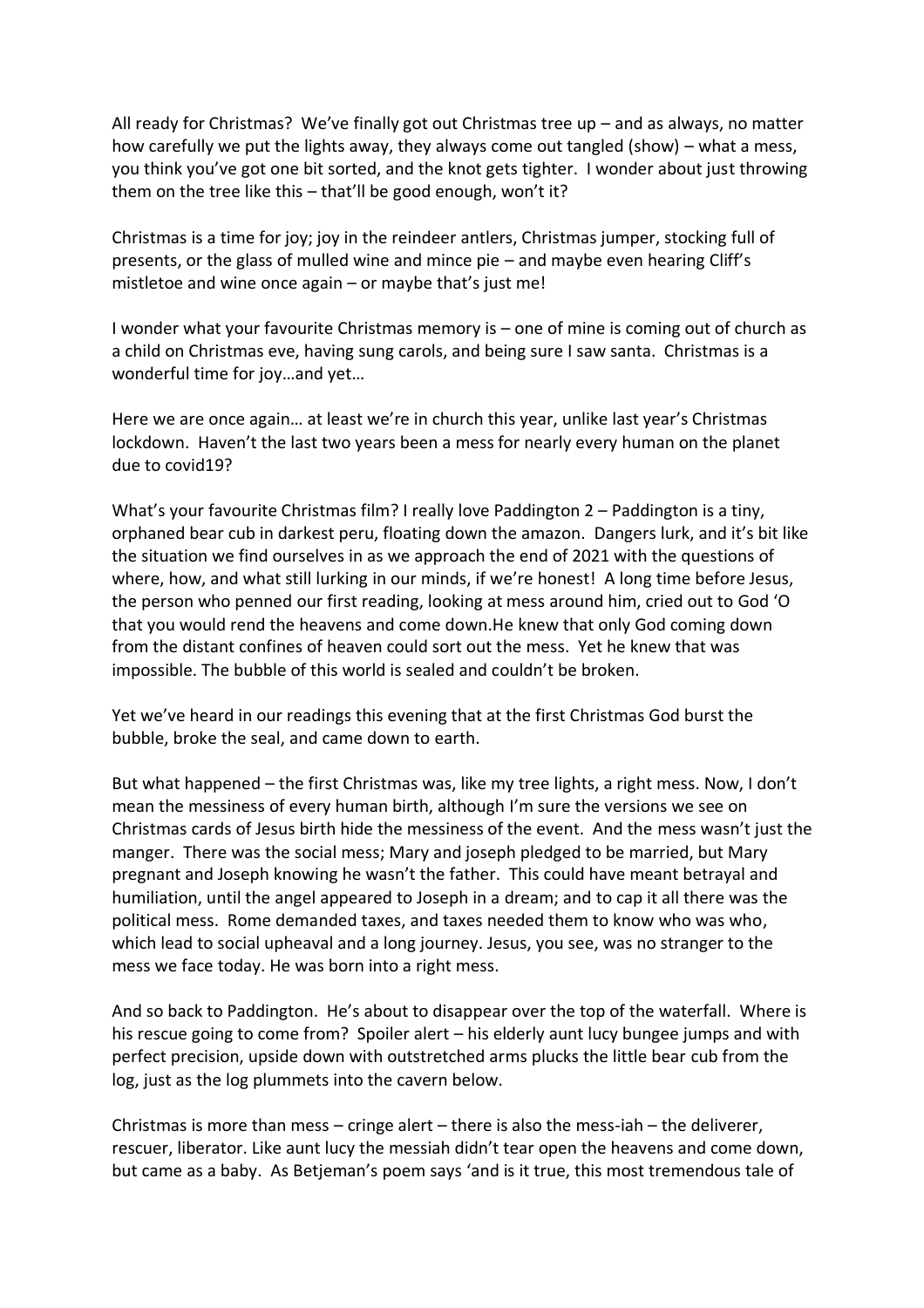all, seen in a stained glass window's hue, a baby in an ox's stall? The maker of the stars and sea, became a child for you and me?' It's a bit like your landlord becoming your lodger, or Beatrix potter becoming peter rabbit! The creator becomes part of his creation. That's what we heard the angels saying to the shepherds; these ordinary people who heard the truth of Christmas first. Today in the town of David a saviour has been born to **you**. Like us, the shepherds were longing for someone to sort out the mess; and this help came not from Caesar augustus, the roman ruler, but from the baby in the manger. No wonder the angel said this was good news of great joy. This baby is God's Christmas present to his world, to you and me. Yes, for you and me. Not just for religious people or for good people or for those who were brought up as Christians. Listen again to the angel's message – This baby is going to be great news **for all the people**, for the religious and the irreligious, the good and the bad, the healthy and the sick, the capable and the incapable, those with many regrets and those with few.

All ready for Christmas? No, I don't mean is the tree decorated, or the presents bought, Covid has shown us that those preparations can easily be disrupted and we get disappointed all over again like last year, but you and me recognising the baby as the saviour?

While elements of our Christmas celebrations sometimes turn out worse than our expectations, the actual real truth of Christmas is always far, far better than expected. Yo might not see much similarity between yourself and a bunch of shepherds looking after a flock of sheep on a Bethlehem hillside some 2000 years ago. But there is one thing we all have in common with them. Is this message of Christmas true? Is the baby in the manger really the messiah come to rescue us from our mess?

After the angels left them, we're told that 'the shepherds said to one another 'let's go to Bethlehem and see this thing that has happened' They had a choice to ignore the angels message, or to do something about it. And they discovered in the baby in the manger, in a stable round the back of a pub, in Bethlhem, under a starry sky. 2000 years ago that God had really come down to earth.

One of my favourite presents a few years ago were some noise cancelling headphones. They are amazing, not just the quality sound of the music, but because at the press of a button, with noise cancelling on, the world around goes silent. Nothing gets through. My own little world is undisturbed. And we so easily do that in our own lives. We don't let God disturb us, challenge us or change us. We don't let him in. Maybe we hear the message of Christmas now ,but we put our headphones back on without letting the claims of Jesus the messiah disturb us, and so we miss the song of the angels, and miss out on a relationship with God in Jesus that fills lives with love, joy, hope and peace.

Here's a prayer you might like to make your own.

## Dear Jesus,

Thank you that you tore open the heavens and came down to earth that first Christmas. Thank you for coming as the messiah to rescue me from the mess. I am sorry for my part in the mess of the world; living a life focused on me, rather than you or others. Please forgive